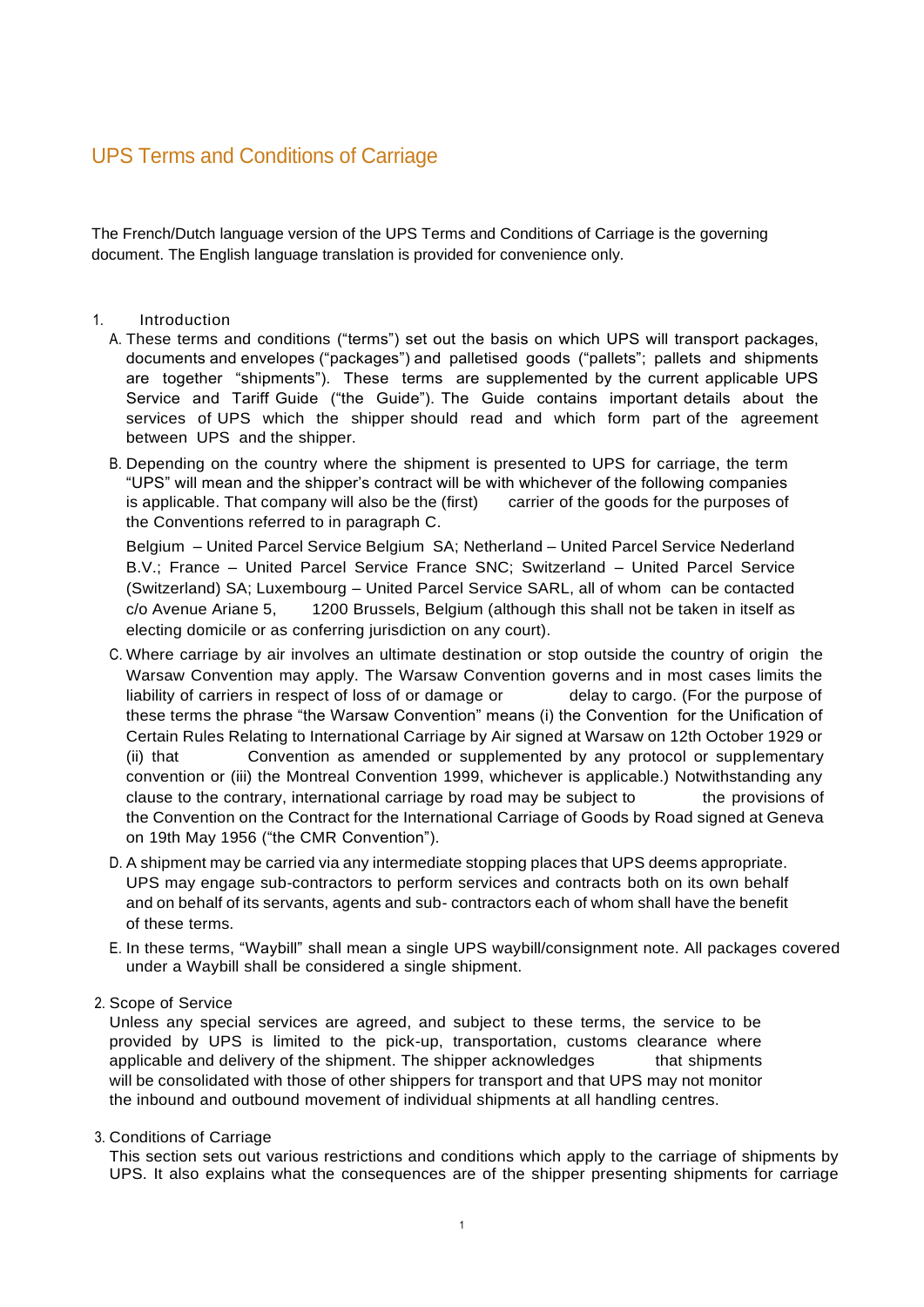which do not meet these requirements.

3.1 Service Restrictions and Conditions

Shipments must comply with the restrictions in paragraphs (i) to (iv) below.

- (i) Packages must not weigh more than 70 kilograms or exceed 274 centimeters in length or a total of 400 centimeters in length and girth combined. Pallets are subject to maximum size and weight limits that vary by origin and destination, and that are set out at [www.ups.com.](http://www.ups.com/)
- (ii) The value of any package shall not exceed the local currency equivalent of USD 50,000. In addition the value of any jewellery or watches, other than costume jewellery or costume watches, in a package shall not exceed the local currency equivalent of USD 500 except to the extent provided otherwise at ups.com/jewelry. The value of any pallet may not exceed the local currency equivalent of USD 100,000.
- (iii) Shipments must not contain any of the prohibited articles listed in the Guide including (but not limited to) articles of unusual value (such as works of art, antiques, precious stones, stamps, unique items, silver or gold), money or negotiable instruments (such as cheques, bills of exchange, bonds, savings books, pre-paid credit cards, share certificates or other securities), firearms and dangerous goods. Moreover, shipments forwarded in UPS domestic services (except from UPS Today Dedicated Courier service) must not contain commercial offers, tender documentation or terminations of contracts.
- (iv) Shipments must not contain goods which might endanger human or animal life or any means of transportation, or which might otherwise taint or damage, in any manner whatsoever, other goods being transported by UPS, or the carriage, export or import of which is prohibited by applicable law.
- (v) Pallets must be palletized, stackable, able to be lifted by forklift, and shrink-wrapped or banded to a skid.

The shipper shall be responsible for the accuracy and completeness of the particulars inserted in the Waybill and for ensuring that all shipments set out adequate contact details for the contact person for the shipper and receiver of the shipment and that they are so adequately packed, marked and labelled, their contents so appropriately described and classified and are accompanied by such documentation as may (in each case) be necessary to make them suitable for transportation and to comply with the requirements of the Guide and applicable law. Unless a different service level is clearly selected on the Waybill or other applicable UPS shipping documentation, shipments will be carried under the Express (or Express Freight) service (where available to the selected destination) and all applicable charges will be calculated accordingly.

The shipper guarantees that all shipments presented for carriage under these terms comply with the restrictions in paragraphs (i) to (v) above and have been prepared in secure premises, by him (in the case of an individual shipper) or by reliable staff employed by him or (where different) by the party tendering the shipment to UPS and have been protected against unauthorised interference during their preparation, storage and transportation to UPS. UPS relies on this guarantee in accepting any package for carriage hereunder.

- 3.2 Perishable and temperature sensitive goods will be transported provided that the shipper accepts that this is at its own risk. UPS does not provide special handling for such shipments.
- 3.3 Refusal and Suspension of Carriage
	- (i) If it comes to the attention of UPS that any shipment does not meet any of the above restrictions or conditions or that any COD amount stated on a COD Waybill exceeds the limits specified in paragraph 8, UPS may refuse to transport the relevant shipment (or any shipment of which it is a part) and, if carriage is in progress, UPS may suspend carriage and hold the shipment (or any shipment of which it is a part) to the shipper's order.
	- (ii) UPS may also suspend carriage if it cannot effect delivery, if the receiver refuses to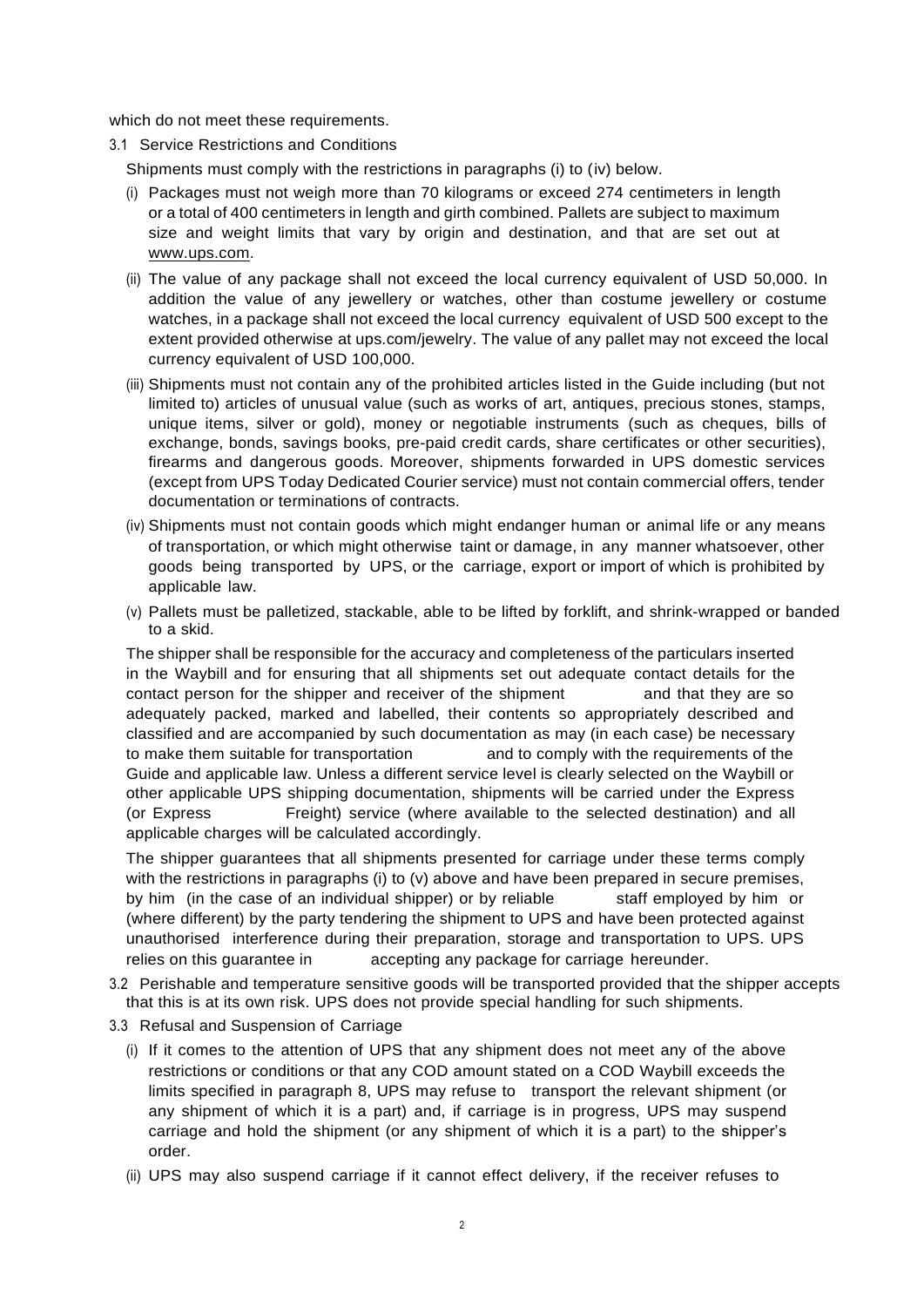accept delivery, if it is unable to effect delivery because of an incorrect address (after having used all reasonable means to find the correct address) or because the correct address is found to be in another country from the one set out on the shipment or Waybill or if it cannot collect amounts due from the receiver on delivery.

- (iii) Where UPS is entitled to suspend carriage of a shipment (or any shipment of which it is a part), it is also entitled to return it to the shipper at its own discretion.
- 3.4 The shipper must pay and indemnify UPS for any reasonable costs and expenses (including storage), incurred by UPS, any losses, taxes and customs duties UPS may incur and all claims made against UPS because (i) a shipment does not meet any of the restrictions, conditions or representations in paragraph 3.1 above, (ii) of any refusal or suspension of carriage or return of a shipment (or part thereof) by UPS which is allowed by this paragraph 3, or (iii) of a failure by the shipper to comply with these terms. In the case of the return of a shipment (or part thereof), the shipper will also be responsible for paying all applicable charges calculated in accordance with the prevailing commercial rates of UPS.
- 3.5 If the shipper tenders to UPS a shipment which fails to comply with any of the restrictions or conditions in paragraph 3.1 above without UPS' express written consent, UPS will not meet any loss howsoever arising which the shipper may suffer in connection with the carriage by UPS of such shipment (regardless of whether that failure to comply has caused or contributed to the loss and notwithstanding any negligence, except willful misconduct, of UPS or any negligence, including willful misconduct, of its employees, contractors or representatives) and, if UPS does suspend carriage for a reason allowed by these terms, the shipper shall not be entitled to any refund on the carriage charges it has paid. UPS may bring a claim in the event those conditions are not complied with in respect of such non-compliance.
- 3.6 If, having suspended carriage of a shipment (or any relevant part thereof) in accordance with these provisions, UPS is unable within a reasonable time to obtain the shipper's instructions on its disposition or to identify the shipper or any other person entitled to the goods (having if necessary opened the package), UPS shall be entitled to destroy or sell the shipment, at its absolute discretion. The proceeds of any such sale shall first be applied to any charges, costs or expenses (including interest) outstanding in respect of the shipment or otherwise from the shipper concerned. Any balance shall be held to the shipper's order.
- 3.7 Unless prohibited by law, UPS reserves the right, but is not obliged, to open and inspect, or scan by means of X-ray, any shipment tendered to it for transportation at any time.
- 4. Customs Clearance

When a shipment requires customs clearance, it is the shipper's obligation to provide, or to ensure that the receiver will provide, UPS with complete and accurate documentation for the purpose but UPS will unless instructed otherwise, act on behalf, at the expense and at the risk of the shipper or receiver in obtaining customs clearance. It is agreed that, in the case of shipments whose points of despatch and destination are both within the same customs area, UPS only performs customs clearance if instructed to do so. The shipper also agrees that UPS may be considered as being the receiver of the package or shipment for the sole purpose of appointing a customs broker to carry out any customs clearance, in so far as allowed by law.

# 5. P ay m ent

5.1 The rates for carriage and other services are set out in the Guide. If they are not paid before shipment, all charges must be paid within 7 days of receipt of invoice or within such other period as the shipper may have agreed in writing with UPS. UPS may verify the actual and/or dimensional weight of shipment and, if greater

than the declared weight, invoice on such basis. Unless proved otherwise, an invoice shall be considered for this purpose to have been received three business days following the date of invoice.

5.2 If (a) UPS is required to pay any taxes, duties or levies on behalf of the shipper, receiver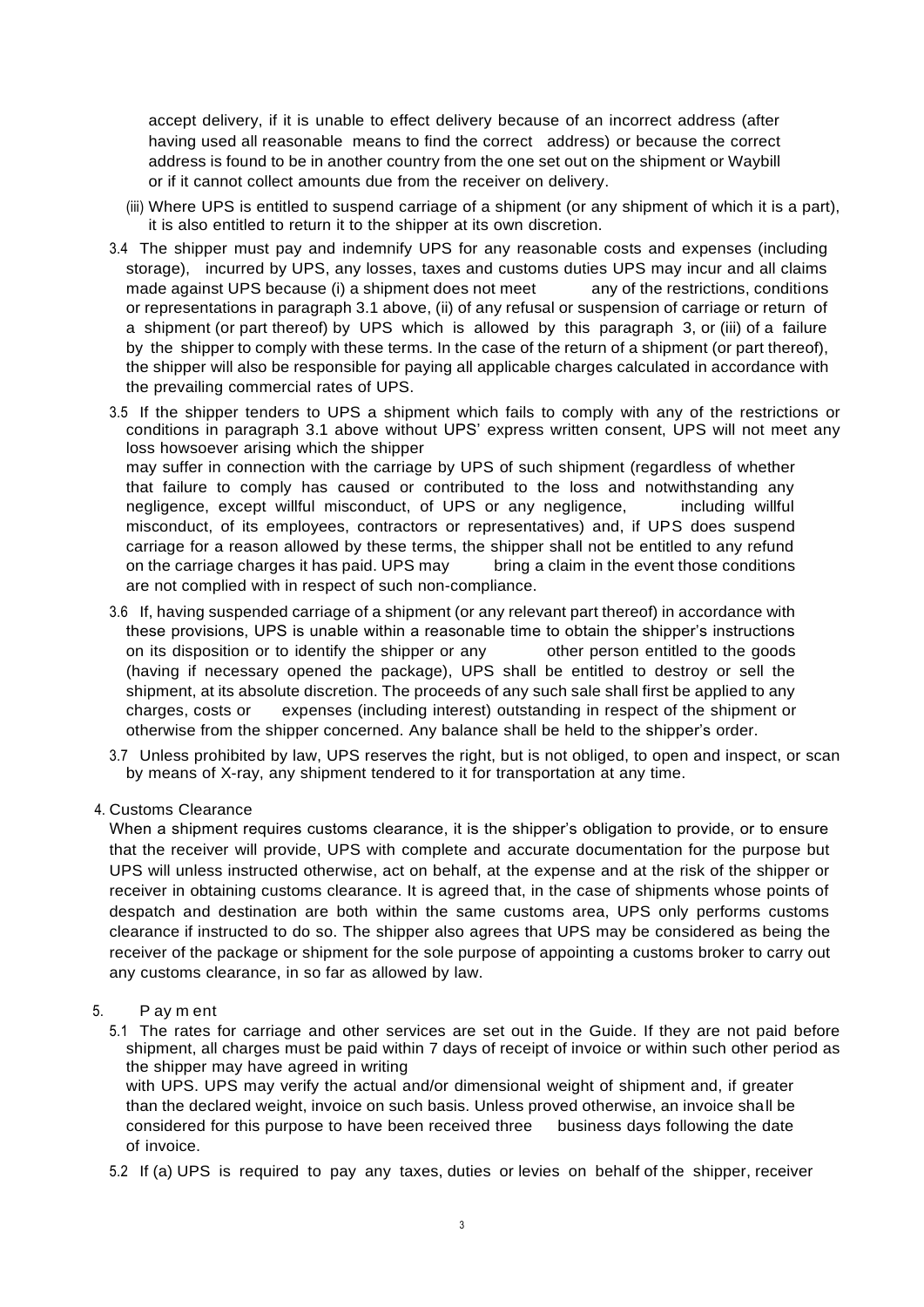or a third party, (b) the selected billing option indicates that the receiver or a third party should pay any charges, or (c) any taxes, duties, penalties, charges or expenses are imposed, rightly or wrongly by government authorities, or incurred by UPS due to any circumstances, including any failure by the shipper or the receiver to provide correct information and documentation or any permits or licences required in connection with carriage, the shipper shall be jointly and severally liable to UPS with the receiver and such third parties for such amounts. In each case where the selected billing option indicates payment is to be charged, at first, to the receiver or any third party, UPS will (without prejudice to the shipper's contractual liability for payment), first demand payment of the relevant amount from the receiver and/or the third party. If the amount in question is not immediately paid to UPS in full by any of the above parties, the amount will be payable by the shipper on first written demand. In any other cases, the shipper hereby undertakes to pay the mentioned amounts to UPS at first request. UPS shall not be obliged to separately file a claim against the receiver or any third party for payment. In case of doubt, the burden of proving that the amount has been paid lies on the shipper.

5.3 Any sum payable to UPS which is overdue will, automatically and without need to any formal notice, bear interest at the rate of 12% per year in Belgium, of 7% per year in Netherland, of 5% per year in Switzerland, equal to the legal interest rate applicable in Luxembourg and equal to three times the legal interest applicable in France, from the due date to the date UPS receives payment, whether before or after judgment. In addition UPS has the right to charge a late payment administration fee of maximum EUR 40 (CHF 43 in Switzerland) per invoice for supplementary administrative costs, surveillance of the debtors and trade nuisance.

In Belgium, moreover, without the need for any formal notice of default to be given to the debtor, the outstanding invoice amount is increased by 10%, with a minimum of EUR 75 as compensation for extra-judicial and other relevant claim costs, notwithstanding the right of the creditor to seek compensation for costs incurred for any claim brought before a court.

- 5.4 If any sum is not paid by the shipper, receiver or some other party obliged to pay the price of the shipment under these terms, UPS may hold any shipments it is carrying (or part thereof) until it receives payment in full or to sell them and use the proceeds to make good the debt to it in accordance with applicable local law. Any unpaid balance will remain payable.
- 5.5 UPS' rates for carriage set out in the Guide are calculated only for the carriage of shipments which do not exceed in value the local currency equivalent of the amount set forth in paragraph 3.1 (ii) (or other applicable value, if lower).

In the event that UPS is informed that it has carried a shipment without UPS' express written consent, exceeds this value, then, in addition to the otherwise applicable rates and charges and any other remedies under these terms, an additional carriage charge equivalent to 5% of the value mentioned in paragraph 3.1 (ii).

# 6. Force Majeure

If UPS is unable to start or continue with carriage of the shipper's shipment for a reason beyond its control, UPS will not be in breach of its agreement with the shipper but will take all steps that are reasonably practicable in the circumstances to commence or continue the carriage. Examples of events beyond UPS' control are disruption to air or ground transportation due to bad weather, fire, flood, war, hostilities, civil disturbance, acts of government or other authorities (including, without limitation, customs) and labour disputes or obligations affecting UPS or some other party and situations presenting a significant safety risk to the employees, shipments or vehicles of UPS or its contractors.

Any regulatory changes, including the organization of transport, customs, the free movement of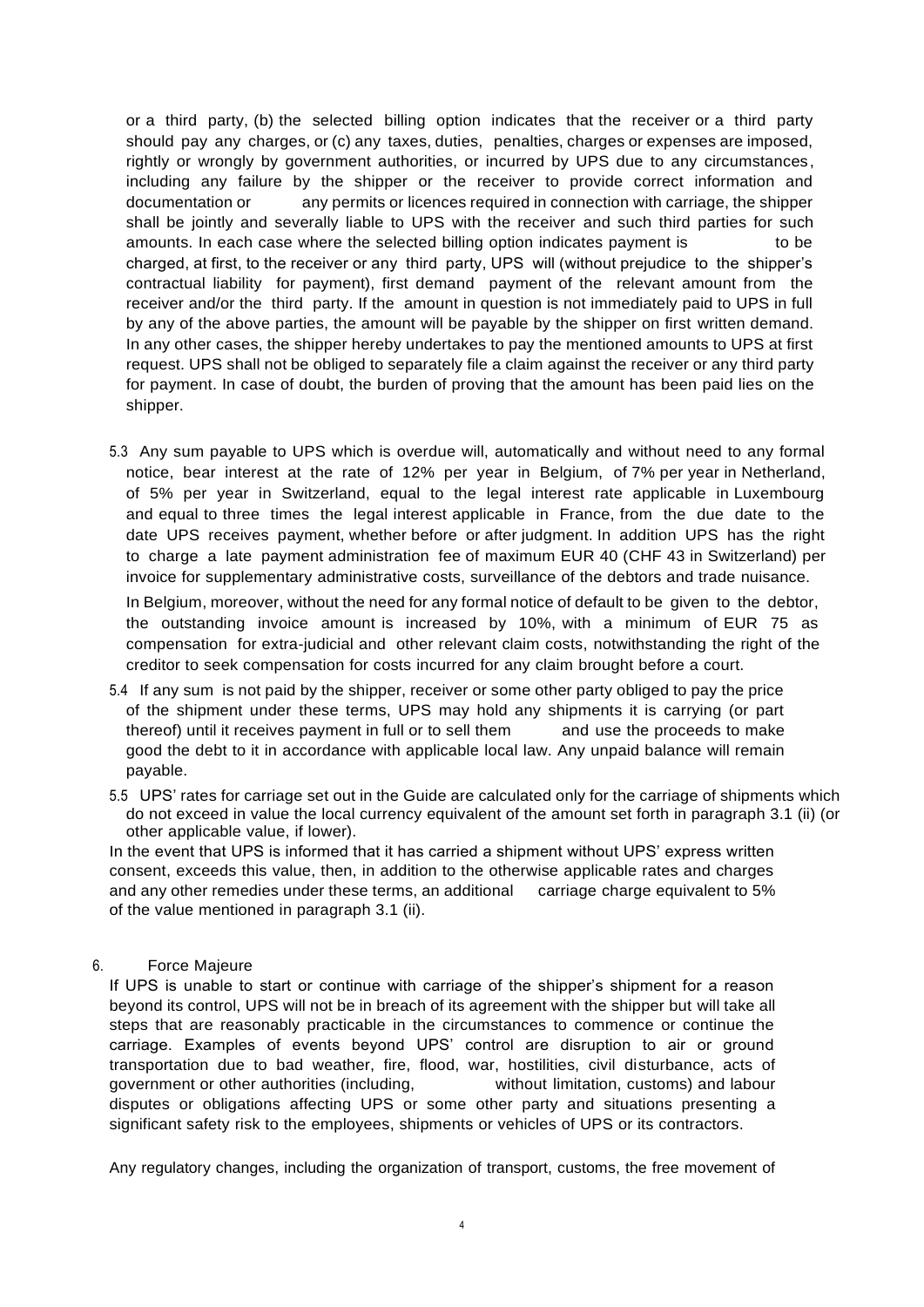persons and goods, and any disruption of transport, whatever it may be, following the United Kingdom's exit from the European Union should be considered a case of force majeure exempting UPS of any responsibility.

#### 7. Money Back Guarantee

For certain services and destinations, UPS offers a money back guarantee on the shipping charges. Details of its applicability, terms and conditions and of the corresponding delivery and latest pick up time for the relevant destination and service are as set out in the Guide and on the UPS website (www.ups.com), each as current at the time the goods are accepted for carriage, and can also be confirmed by contacting the shipper's local UPS call centre. For the avoidance of doubt, the liability of UPS under the money back guarantee is limited to the above and the guarantee does not otherwise constitute any form of undertaking or representation that the shipment will arrive by any particular time.

# 8. Collect on Delivery (COD)

For certain destinations as advised by the local UPS call centre, UPS offers a COD service on payment of an additional charge as set out in the Guide. If the shipper makes use of this service, subject to the provisions set out below (including those relating to currency conversion) UPS will collect on behalf of the shipper the COD amount stated on the Waybill. This service is not available for pallets.

COD amount must be specified on the Waybill. It must only be expressed in either EUR or, if different, the currency of the country of destination. Where any of the COD amounts specified on the Waybill, collected from the receiver and/or paid to the shipper are in different currencies from each other, the conversion(s) will be made at such exchange rate(s) as UPS may reasonably determine.

UPS does not accept responsibility for any currency exchange risks.

8.1 Cash COD – Where UPS is instructed on the Waybill in accordance with applicable UPS guidelines to accept cash only, UPS will collect only cash, in the currency of the country of destination. Where cash is collected, the maximum amount collectible in that form on behalf of a shipper shall be the local currency equivalent of USD 5,000 per receiver per day. Notwithstanding the previous rule,, the amount collectible in cash on behalf of a shipper from receivers located in the following countries for COD shipments may not exceed the respective amounts per receiver per day: Belgium: EUR 3.000; Spain: EUR 1.000; Greece: EUR 499; Portugal: EUR 1.000; Italy: EUR 999,99; France: EUR 1.000; Germany: EUR 3.500; Austria: EUR 3.500; Denmark: DKK 20.000; Romania: RON 10,000 for individuals, RON 5,000 for legal entities; Sweden: SEK 3.000, Poland: 15.000 PLN; United-Kingdom: GBP 2.500; Switzerland: CHF 3.500. If the shipper specifies a COD amount that exceeds these limits, UPS will automatically be entitled to accept cheques for the whole or any part of that amount.

Further limitations may apply in certain countries from time to time; details of such limitations will be set out either in the Guides or at the UPS Website [\(www.ups.com\)](http://www.ups.com/).

8.2 Cheque COD – If the Waybill does not clearly instruct UPS to accept only cash, UPS may accept payment either by cheque made out to the shipper that is recognized in the country of destination of the shipment or in cash (subject to

the restrictions in section 8.1). Where payment by cheque, the maximum amount collectible by UPS shall not exceed the equivalent of 50.000 USD per package (or other applicable value, if lower). Where UPS is permitted to accept a cheque, it may collect a cheque denominated in either EUR or, if different, the local currency of the country of destination.

8.3 Payment of Collected COD Amounts – Where UPS collects cash, UPS will pay to the shipper an equivalent amount in the local currency of the country where the shipment was presented to UPS for transportation. UPS may make such payments of COD amounts by either wire transfer to any bank account notified to UPS by the shipper or issuing a cheque in favour of the shipper.

Any cheques in favour of the shipper, issued either by UPS as set out above or by the receiver and collected by UPS pursuant to Section 8.2, may either be forwarded to the shipper by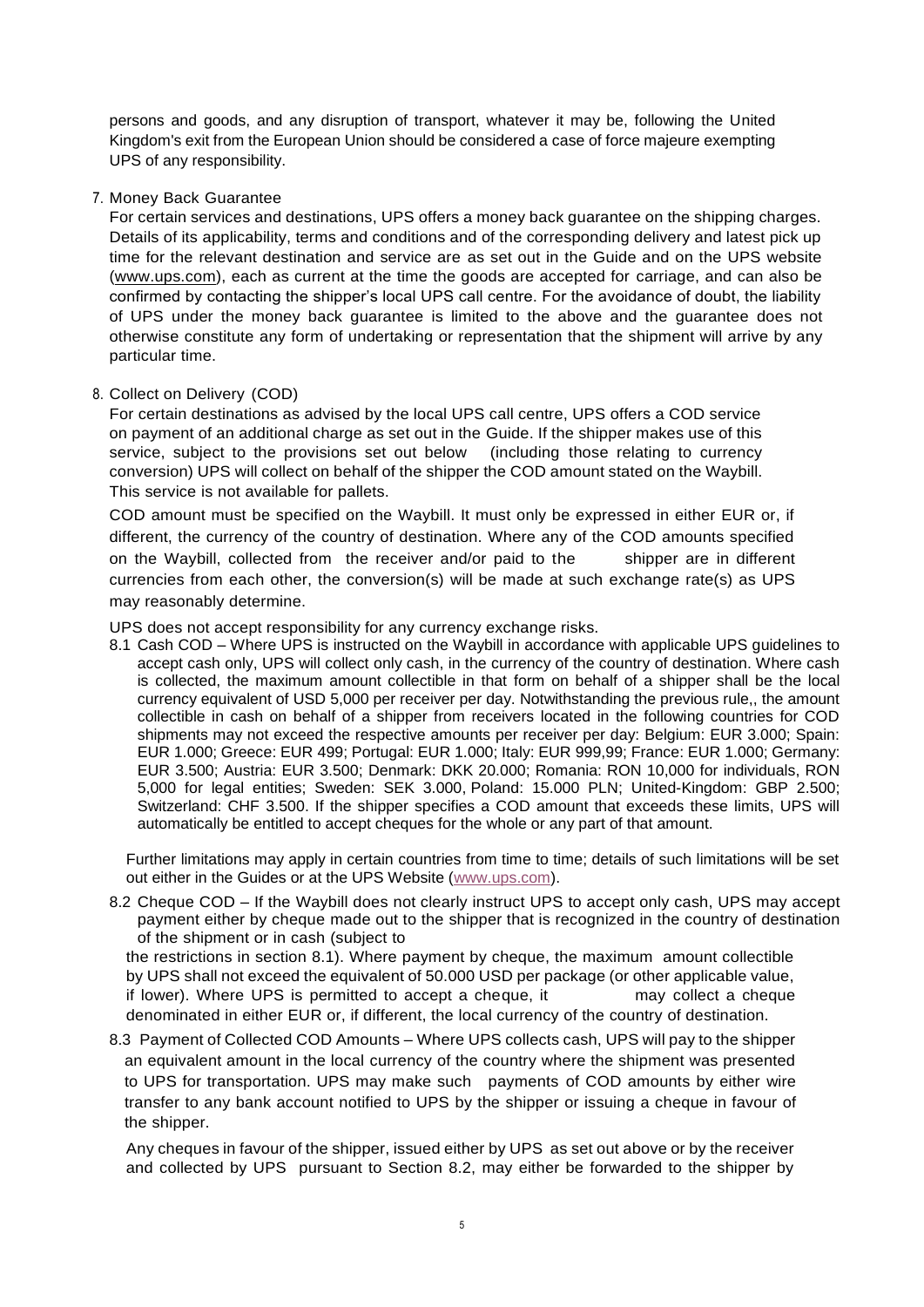regular mail at the shipper's risk or handed over to the shipper or to any other person appearing to have authority to accept the cheque on the shipper's behalf.

- 8.4 In the event of non-receipt by the shipper of the due COD amounts, the shipper must notify UPS in writing within 45 days of the date of delivery.
- 8.5 The shipper will be responsible for all losses, expenses and any claims made against UPS by the receiver or a third party, where UPS cannot deliver a shipment because the receiver refuses to pay the COD amount in the appropriate form or refuses to accept the relevant shipment.
- 8.6 The liability of UPS in respect of the COD amounts to be collected shall not exceed the lesser of these three amounts: the applicable maximum COD amount collectible under these terms, the COD amount indicated on the Waybill,

or the real value of the goods handed to UPS in view of their COD delivery. Further, the COD amount shall not in any event exceed the value of the goods plus applicable carriage charges. For the avoidance of doubt a COD amount does not constitute declaration of a value for the purpose of paragraph 9.4 or otherwise and therefore shall not affect the liability of UPS for any delay, loss or damage to the goods themselves.

UPS does not accept any responsibility for any dishonest or fraudulent acts on behalf of the receiver including, but not limited to, presenting a fraudulent cheque or one which is later dishonoured, or for cheques incorrectly completed by the receiver.

# 9. Liability

- 9.1 Where the Warsaw or CMR Conventions or any national laws implementing or adopting these conventions apply (for convenience referred to as Convention Rules) or where and to the extent that other mandatory national law applies, the liability of UPS is governed by and will be limited according to the applicable rules.
- 9.2 Where Convention Rules or other mandatory national laws do not apply, UPS's liability shall be exclusively governed by these terms. UPS will be liable only in case of UPS's negligence. In any event, UPS's liability shall be limited to actually direct proven damages to the goods themselves (with the exclusion of any consequential or indirect damage), capped (these limitations applying according to the country where the shipment is presented to UPS for carriage) to a maximum amount of:

France, EUR 85 per shipment or,

if higher, 8,33 SDR per kilogram

of the relevant goods;

Switzerland, 130 CHF per

shipment or, if higher, 8,33 SDR

per kilogram of the relevant

goods;

Luxembourg and Belgium, EUR 85 per shipment or, if higher, 8,33 SDR per kilogram of the relevant goods;

unless a higher value has been declared by the shipper under paragraph 9.4 below. An SDR is a unit of account adopted by the International Monetary Fund and its current value is regularly published in major financial newspapers. As at the date of publication of these terms 8.33 SDRs was equal to approximately EUR 9.

9.3 If the claimant (or any person from whom he derives his right to claim) has caused or contributed to any loss, damage or delay to a package or pallet, any liability UPS may incur in respect thereof (limited as above) may be reduced or extinguished in accordance with the law applicable to such contributory negligence.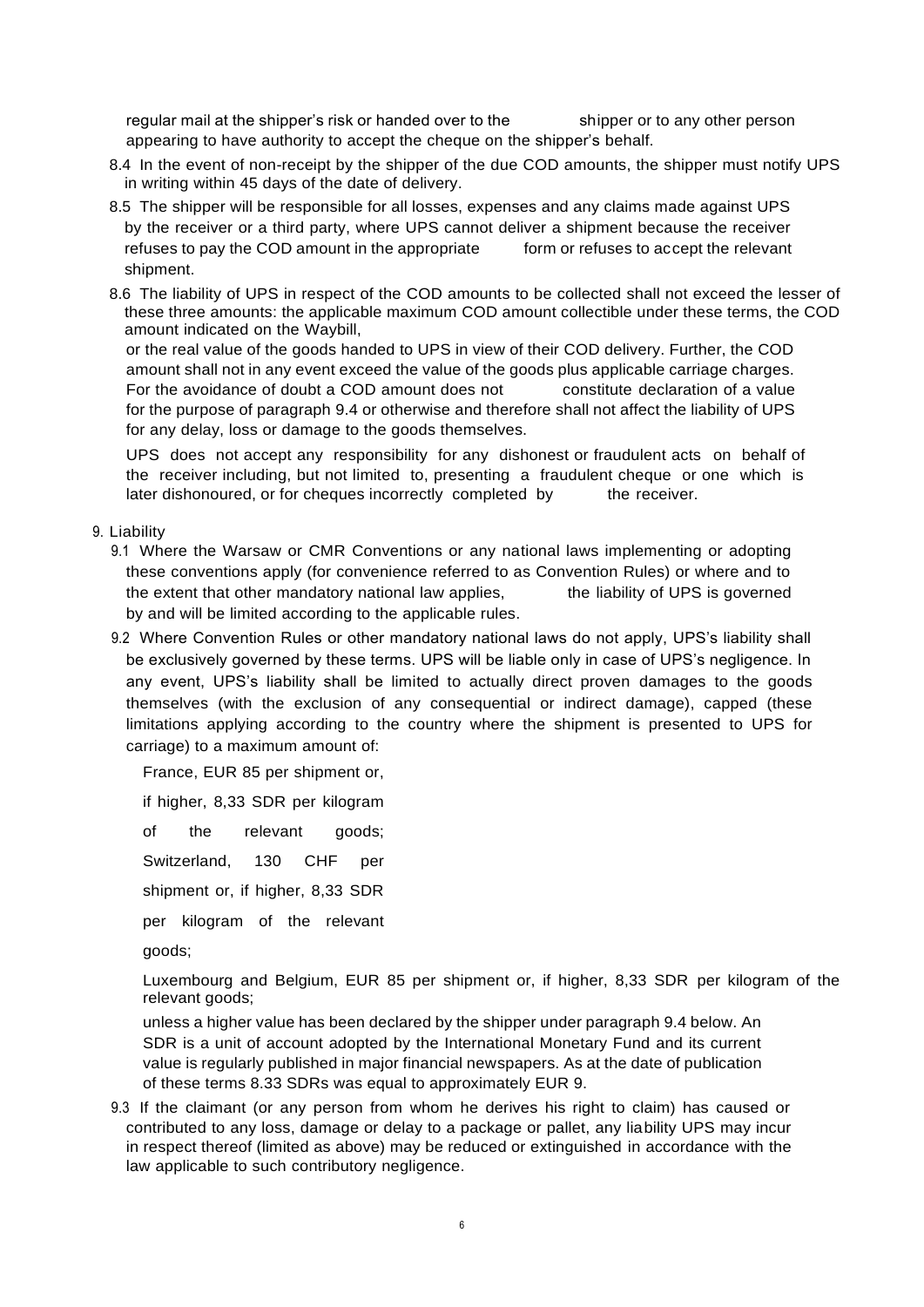9.4 Subject to the provisions of paragraph 9.5, the shipper may obtain the benefit of a greater limit of liability than UPS provides under paragraph 9.2 above or than is provided by Convention Rules or other mandatory national law.

The shipper may do so by declaring a higher value on the Waybill and paying an additional charge as stated in the Guide. If the shipper declares a higher value for carriage and pays the applicable charge, then UPS's liability shall be limited to proven damages of not exceeding the sum so declared. The declared value of the goods concerned shall not in any event exceed the limits specified in paragraph 3.1 (ii).

9.5 Save where mandatory provisions of the applicable laws require otherwise, UPS does not accept responsibility for lost profits (lucrum cessans) and indirect or consequential damages such as but not limited to purely economic losses, loss of business opportunities or loss of sales or loss of goodwill.

UPS shall not be liable for any damage to or loss of any packaging or pallet skids.

10. Delivery

UPS may deliver a shipment to the receiver or to any other person appearing to have authority to accept delivery of the shipment on the receiver's behalf (such as persons at the same premises as the receiver). If no such person is available the package may be left in the receiver's letterbox (if suitable), or in the smart letter box, with making available the PIN code, if smart letter box is available at the receiver's premises, or delivered to the neighbour, unless the shipper has excluded such delivery options by using the applicable additional service. The receiver shall be informed of any alternate delivery arrangements (or redirection to a UPS Access Point®) by note left at their premises.

Notwithstanding the previous paragraph, and unless otherwise agreed with the shipper, UPS may apply any alternative delivery methods chosen by the receiver in accordance with the UPS My Choice® Service Terms or any other agreement between UPS and the receiver. Such alternative delivery methods include, without limitation, redirecting delivery of a package to an alternate address (including a UPS Access Point), authorizing the driver to leave a package at the receiver's premises, modifying a service selected by the shipper or, rescheduling delivery. The shipper also agrees the receiver may receive delivery information regarding a package. The shipper expressly waives any claim it may have against UPS arising from UPS following any such instructions provided by the receiver.

UPS may use an electronic device to obtain proof of delivery and the shipper agrees that it will not object to UPS relying on a printed copy of this as evidence merely on the grounds that the information concerned is obtained and stored in electronic form.

Save where Convention Rules or other mandatory national laws require otherwise, UPS accepts no responsibility in any circumstances to suspend carriage, redirect delivery (whether to a different receiver or address from that named on the Waybill) or return a package to its shipper and, in the event that it should attempt but fail to do so, shall have no liability for any losses thereby occasioned.

# 11. Data Protection

11.1 UPS has the right to process data provided by the shipper or receiver in connection with carriage by UPS, to transfer such data to other group companies and contractors of UPS, including in other countries which may not have the same level of data protection as the country where the shipment is presented to UPS, and to have it processed there if and to the extent the transfer and processing of the data in such countries is required for performing the agreed shipment services.

The shipper warrants that it (i) has obtained personal data the shipper provided to UPS for the shipment lawfully, (ii) is authorized to provide such data to UPS, including if and to the extent the transfer and processing of the data in such countries is required for performing the agreed shipment services, and (iii) has obtained informed and specific consent from such receiver that UPS may send e-mail and other notifications related to the agreed shipment services to the receiver.

UPS uses the shipper's personal data provided by the shipper in accordance with the UPS Privacy